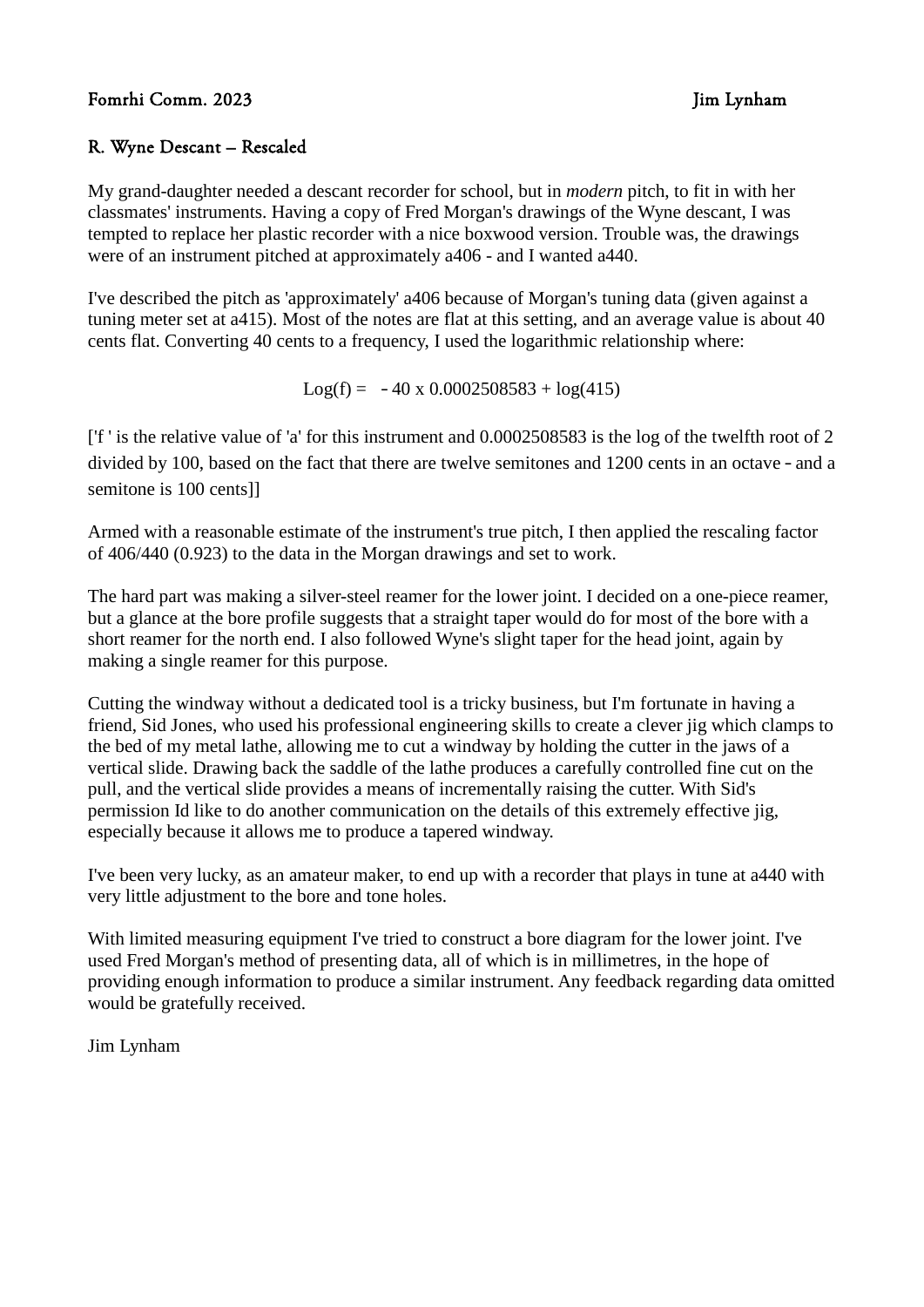| Lower Joint | Lower Joint | <b>Head Joint</b> | <b>Head Joint</b> |
|-------------|-------------|-------------------|-------------------|
| Length      | Diameter    | Diameter          | Length            |
|             |             |                   |                   |
| 0.0000      | 12.4400     |                   |                   |
| 10.0000     | 12.2100     | 12.0000           | 12.9400           |
| 20.0000     | 12.1100     | 37.0000           | 12.8900           |
| 30.0000     | 11.9400     | 48.0000           | 12.7800           |
| 40.0000     | 11.7200     | 59.0000           | 12.6800           |
| 50.0000     | 11.5600     | 75.0000           | 12.6200           |
| 60.0000     | 11.5000     | 92.0000           | 12.4400           |
| 70.0000     | 11.4200     | 107.0000          | 12.3200           |
| 80.0000     | 11.3600     |                   |                   |
| 90.0000     | 11.2500     |                   |                   |
| 100.0000    | 11.0700     |                   |                   |
| 105.0000    | 10.9300     |                   |                   |
| 110.0000    | 10.7200     |                   |                   |
| 115.0000    | 10.6000     |                   |                   |
| 120.0000    | 10.5000     |                   |                   |
| 125.0000    | 10.3000     |                   |                   |
| 130.0000    | 10.1000     |                   |                   |
| 135.0000    | 9.9000      |                   |                   |
| 140.0000    | 9.7400      |                   |                   |
| 145.0000    | 9.5000      |                   |                   |
| 150.0000    | 9.3000      |                   |                   |
| 155.0000    | 9.0600      |                   |                   |
| 160.0000    | 8.9000      |                   |                   |
| 165.0000    | 8.7000      |                   |                   |
| 170.0000    | 8.5500      |                   |                   |
| 175.0000    | 8.3200      |                   |                   |
| 180.0000    | 8.0000      |                   |                   |
| 185.0000    | 7.8500      |                   |                   |
| 190.0000    | 7.7800      |                   |                   |
| 195.0000    | 7.6900      |                   |                   |
| 200.0000    | 7.5800      |                   |                   |
| 205.0000    | 7.6400      |                   |                   |
| 210.0000    | 7.8400      |                   |                   |

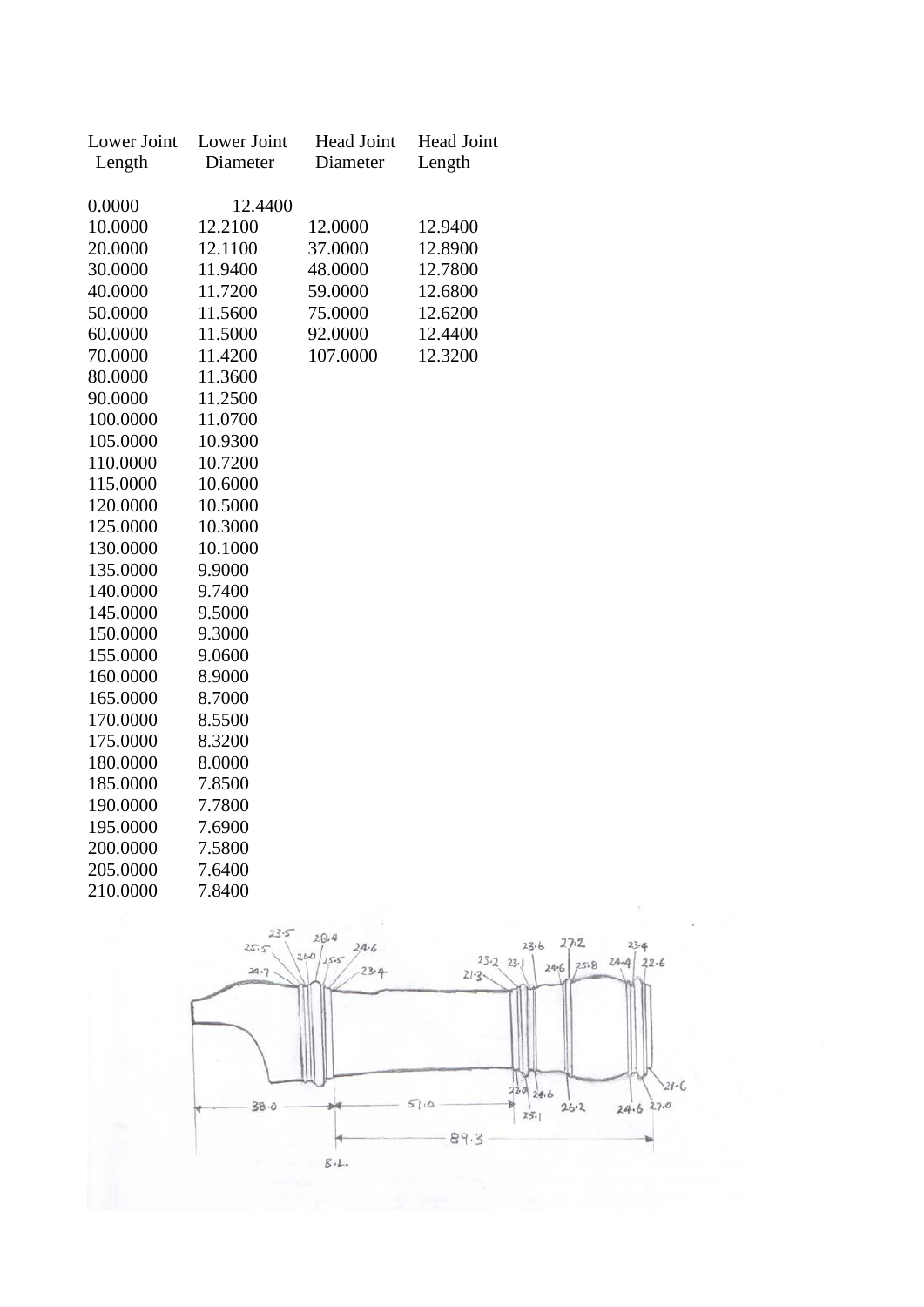